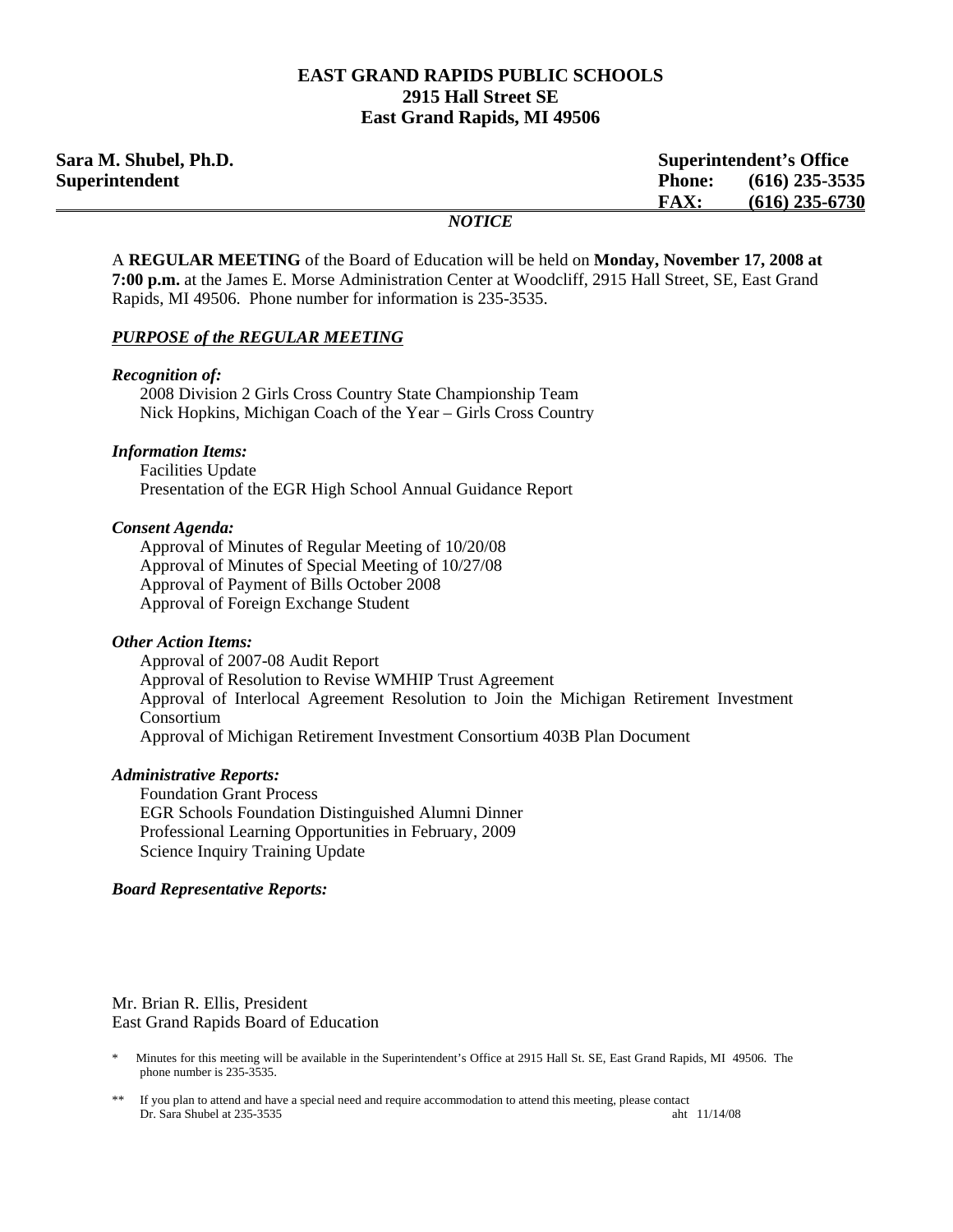# *Our Mission*

# *Educating and inspiring each student*

# *to navigate successfully in a global community.*

## EAST GRAND RAPIDS PUBLIC SCHOOLS Kent County, Michigan

## **REGULAR Meeting of the East Grand Rapids Board of Education**

The James E. Morse Administration Center at Woodcliff,

2915 Hall St. SE, East Grand Rapids, MI 49506

For Information, call 616-235-3535

## **Monday, November 17, 2008**

**7:00 p.m.** 

# **AGENDA**

- 1. Meeting Called to Order
- 2. Acknowledgment of Guests
- 3. Public Comments
- 4. Recognition of 2008 Division 2 Girls Cross Country State Championship Team Dr. Sara Shubel and Mr. Scott Robertson
- 5. Recognition of Nick Hopkins Coach of the Year Girls Cross Country Mr. Scott Robertson
- 6. Board Secretary's Report Communications to and from the Board Mrs. Trierweiler
- 7. High School Student Council President's Report Mr. Sam Wohns
- 8. EGREA President's Report Mrs. Nancy McSkimming

## *Presentation:*

- 9. Facilities Update Mr. Steve Edison
- 10. Presentation of the East Grand Rapids High School Annual Guidance Report Mr. Larry Fisher

## *Action Items - Consent Agenda:*

 Background: In order to save time during the meeting, we are using a Consent Agenda. Items in the Consent Agenda include those that are routine or have been previously discussed by the Board of Education. Any Board Member may request to have any item removed for a separate discussion and vote.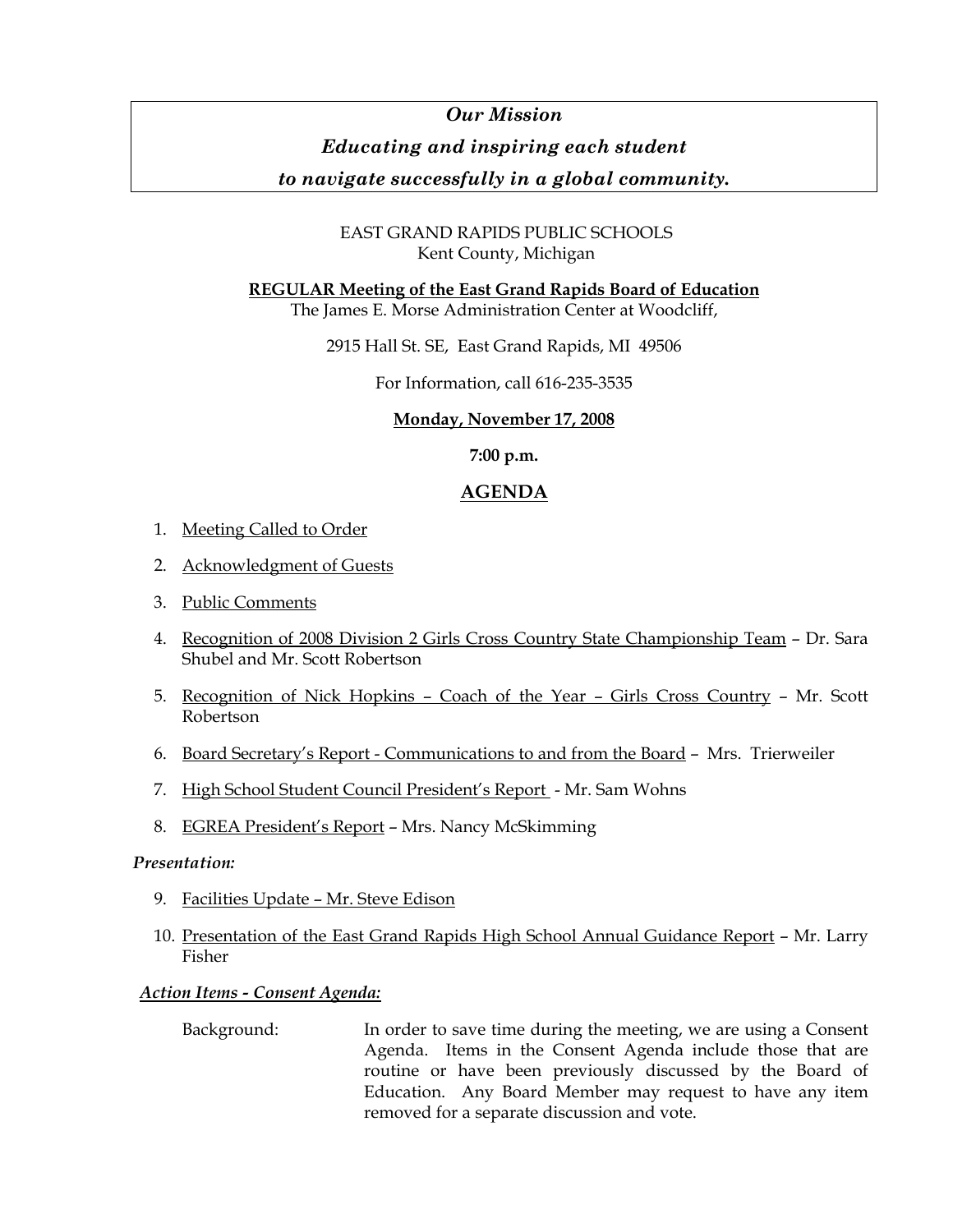Recommendation: Motion to approve items in the Consent Agenda Numbers 11 through  $14$ .

- 11. Approval of Minutes of REGULAR MEETING of 10/20/08 (Enclosure #11)
- 12. Approval of Minutes of SPECIAL MEETING of 10/27/08 (Enclosure #12)
- 13. Approval of October Payment of Bills (Enclosure #13)
- 14. Approval of a Foreign Exchange Student from Switzerland (Enclosure #14)

 Background: The High School Administration recommends that foreign exchange student, Erik Lanz, from Switzerland, be approved for enrollment at East Grand Rapids High School during the second semester of the 2008-09 school year.

## *Other Action Items:*

- 15. 2007-2008 Audit Report
	- Background: The audit was completed by Hungerford, Aldrin, Nichols & Carter, P.C. this fall. The Board Finance Committee reviewed the report and recommends that the Board of Education receive the 2007-2008 Audit Report.
	- Recommendation: Motion to receive the 2007-2008 Audit Report as presented and recommended by the Board Finance Committee and Superintendent.
- 16. Approval of Resolution to Revise WMHIP Trust Agreement (Enclosure #16)
	- Background: Consistent with the language of Public Act 106, the Western Michigan Health Insurance Pool (WMHIP) has received approval to form a Public Employer Pooled Plan (PEPP). Since the creation of the pool, it has been recognized as a Multiple Employer Welfare Association (MEWA). Moving to PEPP status was necessary for the pool to partner with Blue Cross Blue Shield as the pool's network/carrier. In order to complete this transformation, administration is requesting the Board approve the revision of the WMHIP trust agreement to recognize the PEPP.
	- Recommendation: Motion to approve the resolution as recommended by the Finance Committee and Superintendent.
- 17. Approval of Interlocal Agreement Resolution to Join the Michigan Retirement Investment Consortium (Enclosure #17)
	- Background: The Kent Intermediate School District in association with 24 other intermediate school districts has formed the Michigan Retirement Investment Consortium to help manage local district's 403(b) retirement savings program(s). This consortium was created in response to IRS regulation changes to 403(b) programs that would place significant administrative burden on local districts. The